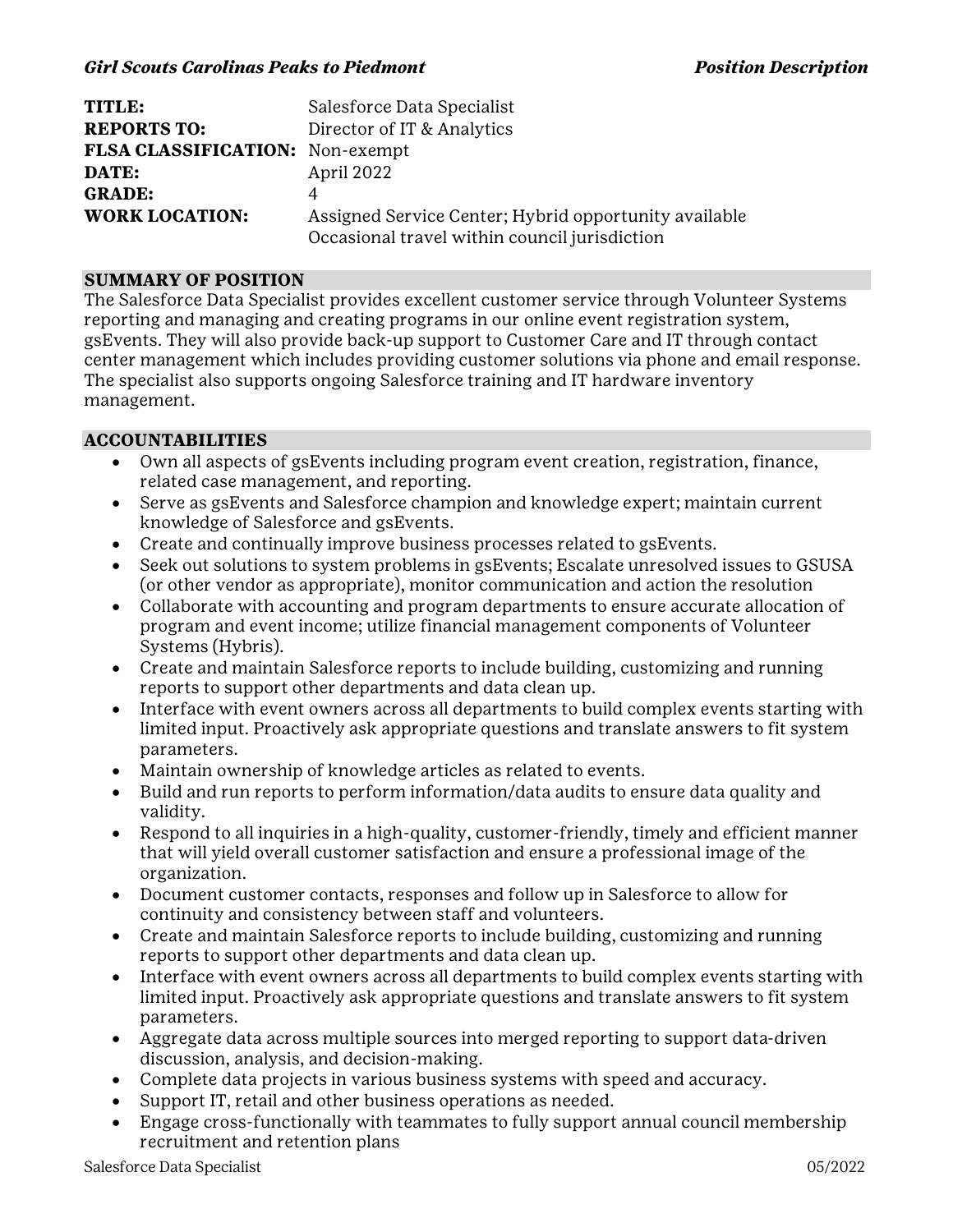#### *Girl Scouts Carolinas Peaks to Piedmont Position Description*

· Participate actively in developing environments that foster diversity, equity, inclusion and access through words, actions and attitude. Ensure work plans are designed to enhance the diversity of our membership.

· Problem Solving

· Relational Intelligence · Customer Responsiveness

· Oral and Written Communication

· Perform other duties as necessary or assigned.

# **QUALIFICATIONS**

## **Core Competencies**

- · Data Quality
- · Attention to Detail
- · Data Prep
- · Project Management
- · Critical Thinking

## **Education, Experience, & Certifications**

- Associate's degree in business management, data science or a closely related field or an equivalent combination of education and experience.
- · Two or more years of experience in data entry and working in database environment.
- · Proficient user of Microsoft Office suite including MS, Word, Outlook and PowerPoint. Intermediate-level skills in Microsoft Excel.

## **Additional Requirements**

- Subscribe to the principles of the Girl Scout Movement and become and remain a registered member of GSUSA, Girl Scouts Carolinas Peaks to Piedmont.
- · Commitment to providing top-notch customer service for all internal and external contacts with a desire to resolve customer inquiries on first contact.
- · Proficient in council systems including but not limited to Salesforce, gsEvents, gsLearn; proficiency in Microsoft Office including Word, Outlook. Ability to learn and utilize new software.
- · Excellent time management and organizational skills with ability to carry out a variety of responsibilities with multiple priorities and deadlines with limited supervision.
- · Demonstrated ability and proficiency to perform accurate data compilation and entry and create reports.
- · Demonstrated ability to work independently, as part of a team and perform as a self-starter, taking initiative and asking appropriate questions
- · Willingness and ability to work regular and varied hours, including some evenings and weekends
- · Successfully pass criminal and driver background investigation.
- · Valid state-issued driver's license, valid auto insurance, acceptable driving record and access to a vehicle on a daily basis and willingness and ability to travel throughout the council's geographic area.

## **PHYSICAL DEMANDS & WORK ENVIRONMENT**

The employee is occasionally required to stand; walk; sit; use hands to finger, handle or feel objects, tools or controls including the operation of computer keyboard, calculator, copier machine and other office equipment; reach with hands and arms; climb stairs; balance; bend and stoop, kneel, crouch or crawl; talk or hear within normal range for telephone use. The employee must occasionally lift and/or move up to 35 pounds. The employee must have close visual acuity to perform activities such as viewing a computer terminal, preparing and analyzing data and figures and extensive reading. The employee must be able to operate a passenger car and drive throughout the council jurisdiction on an occasional basis.